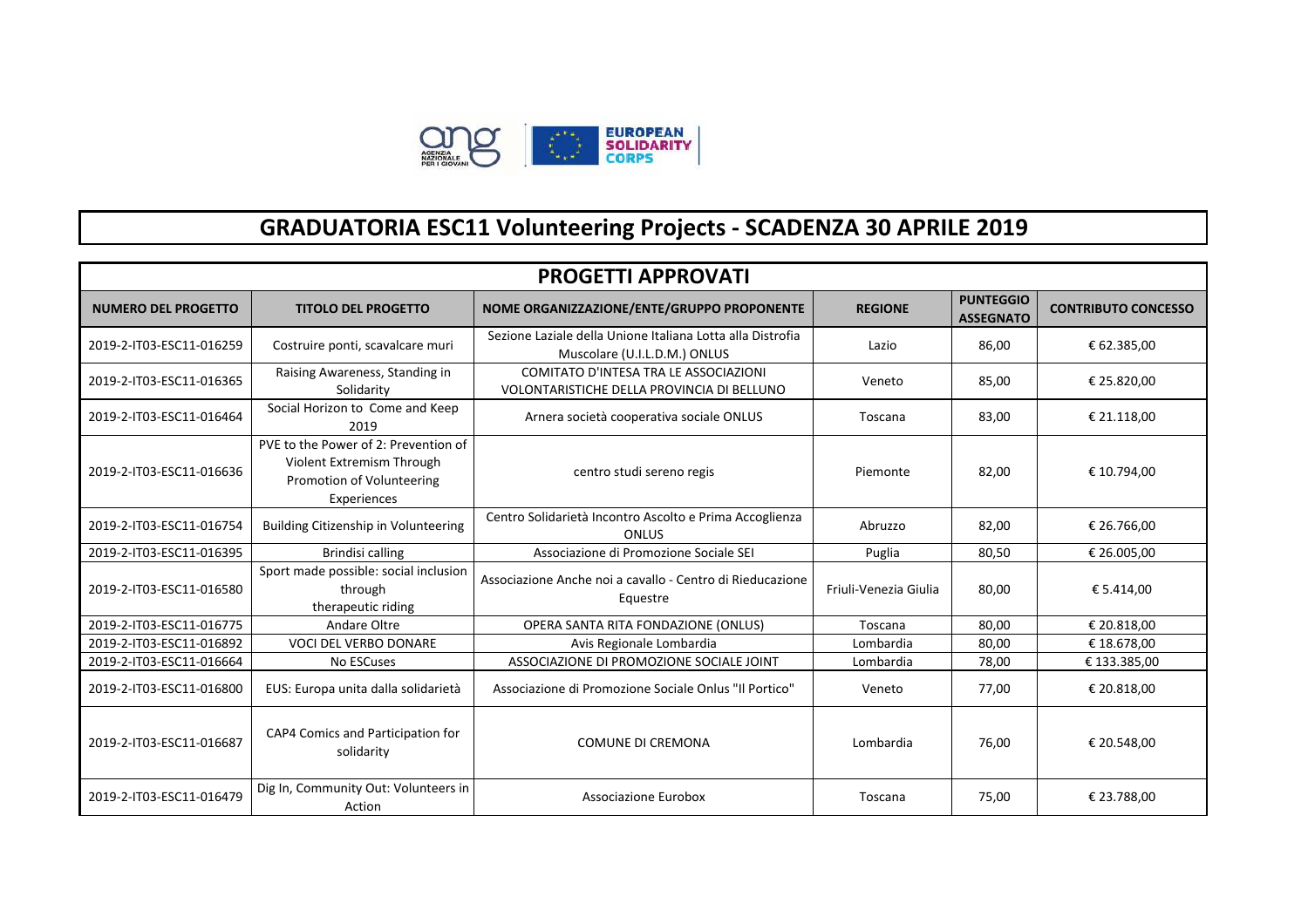| <b>PROGETTI APPROVATI</b> |                                                                            |                                                                     |                |       |             |
|---------------------------|----------------------------------------------------------------------------|---------------------------------------------------------------------|----------------|-------|-------------|
| 2019-2-IT03-ESC11-016608  | MUSIC SOUL - when classic meets<br>solidarity                              | <b>COMUNE DI CREMONA</b>                                            | Lombardia      | 75,00 | € 10.274,00 |
| 2019-2-IT03-ESC11-016281  | Active volunteers for social change                                        | Associazione Eurobox                                                | Toscana        | 73,00 | € 17.196,00 |
| 2019-2-IT03-ESC11-016572  | DEAF GAIN: how deaf world change<br>humanity                               | ASSOCIAZIONE CULTURALE EUFEMIA                                      | Piemonte       | 72,00 | € 23.848,00 |
| 2019-2-IT03-ESC11-016263  | Y.E.A.S.! YOUTH ENGAGEMENT<br><b>ACHIEVES SOLIDARITY</b>                   | Progetto Zattera Blu Società Cooperativa Sociale Onlus              | Veneto         | 71,00 | € 34.183,60 |
| 2019-2-IT03-ESC11-016522  | Stories: participation in intercultural<br>and fluid communities           | COMMISSIONE SINODALE PER LA DIACONIA                                | Piemonte       | 71,00 | € 12.226,00 |
| 2019-2-IT03-ESC11-016286  | MANTOVA IN TANDEM                                                          | Alce Nero Soc Coop Soc Onlus                                        | Lombardia      | 70,00 | €7.642,00   |
| 2019-2-IT03-ESC11-016292  | <b>VARIETY OF DIFFERENCE</b>                                               | Alce Nero Soc Coop Soc Onlus                                        | Lombardia      | 70,00 | € 17.470,00 |
| 2019-2-IT03-ESC11-016291  | Solidarity Youth                                                           | SE.M.I. - SEEDS FOR MORE INTERCULTURE ETS APS                       | Emilia-Romagna | 69,00 | € 20.988,00 |
| 2019-2-IT03-ESC11-016708  | Youth for EU 2: Network the<br>Community                                   | <b>SCAMBIEUROPEI</b>                                                | Marche         | 69,00 | € 28.741,00 |
| 2019-2-IT03-ESC11-016801  | World Acceptance Right of Migration                                        | COMUNITA PAPA GIOVANNI XXIII                                        | Emilia-Romagna | 69,00 | € 24.381,00 |
| 2019-2-IT03-ESC11-016274  | "N.E.T for Neet - New Employability<br>Trends"                             | PER ESEMPIO                                                         | <b>Sicilia</b> | 68,00 | €49.644,00  |
| 2019-2-IT03-ESC11-016459  | MY Life-projEct iS our future                                              | MARGHERITA SOCIETA' COOPERATIVA SOCIALE ONLUS                       | Veneto         | 68,00 | € 33.596,00 |
| 2019-2-IT03-ESC11-016557  | Turn off the violence: ecological<br>communication for creating solidarity | SERVIZIO CIVILE INTERNAZIONALE                                      | Lazio          | 68,00 | € 20.764,00 |
| 2019-2-IT03-ESC11-016591  | Mediterranean Youth Network for<br>Alternative information                 | <b>ASSOCIAZIONE CULTURALE</b><br>COOPERAZIONEINTERNAZIONALE SUD SUD | <b>Sicilia</b> | 68,00 | € 27.610,00 |
| 2019-2-IT03-ESC11-016546  | Green Days                                                                 | OFFICINA@M S.c. a r.l.                                              | Marche         | 67,00 | € 52.368,00 |
| 2019-2-IT03-ESC11-016382  | STEP UP FOR SOCIETY                                                        | Associazione Arci Comitato Territoriale di Rieti                    | Lazio          | 66,00 | € 52.338,00 |
| 2019-2-IT03-ESC11-016526  | Youth for Europe                                                           | Cantiere Giovani Cooperativa Sociale ONLUS                          | Campania       | 66,00 | € 31.150,00 |
| 2019-2-IT03-ESC11-016331  | Solidarity Van                                                             | ASSOCIAZIONE CULTURALE ENJOY SICILY                                 | Sicilia        | 65,00 | € 17.308,00 |
| 2019-2-IT03-ESC11-016471  | #SupportingInclusion                                                       | ASSOCIAZIONE UNIAMOCI ONLUS                                         | Sicilia        | 65,00 | € 11.534,00 |
| 2019-2-IT03-ESC11-016585  | Go Green! Volunteers for a solution                                        | Csv Lombardia Sud                                                   | Lombardia      | 65,00 | € 10.274,00 |
| 2019-2-IT03-ESC11-016652  | European Bridge: European Identity<br>between Italy and Georgia            | <b>FUTURO DIGITALE</b>                                              | Calabria       | 65,00 | € 12.566,00 |
| 2019-2-IT03-ESC11-016790  | Password                                                                   | EUROMED CARREFOUR SICILIA                                           | Sicilia        | 65,00 | € 15.958,00 |
| 2019-2-IT03-ESC11-016451  | Meet Up: Discover our Values through<br>Volunteering                       | The Convent Centre of Language and Art                              | Calabria       | 64,00 | € 10.272,00 |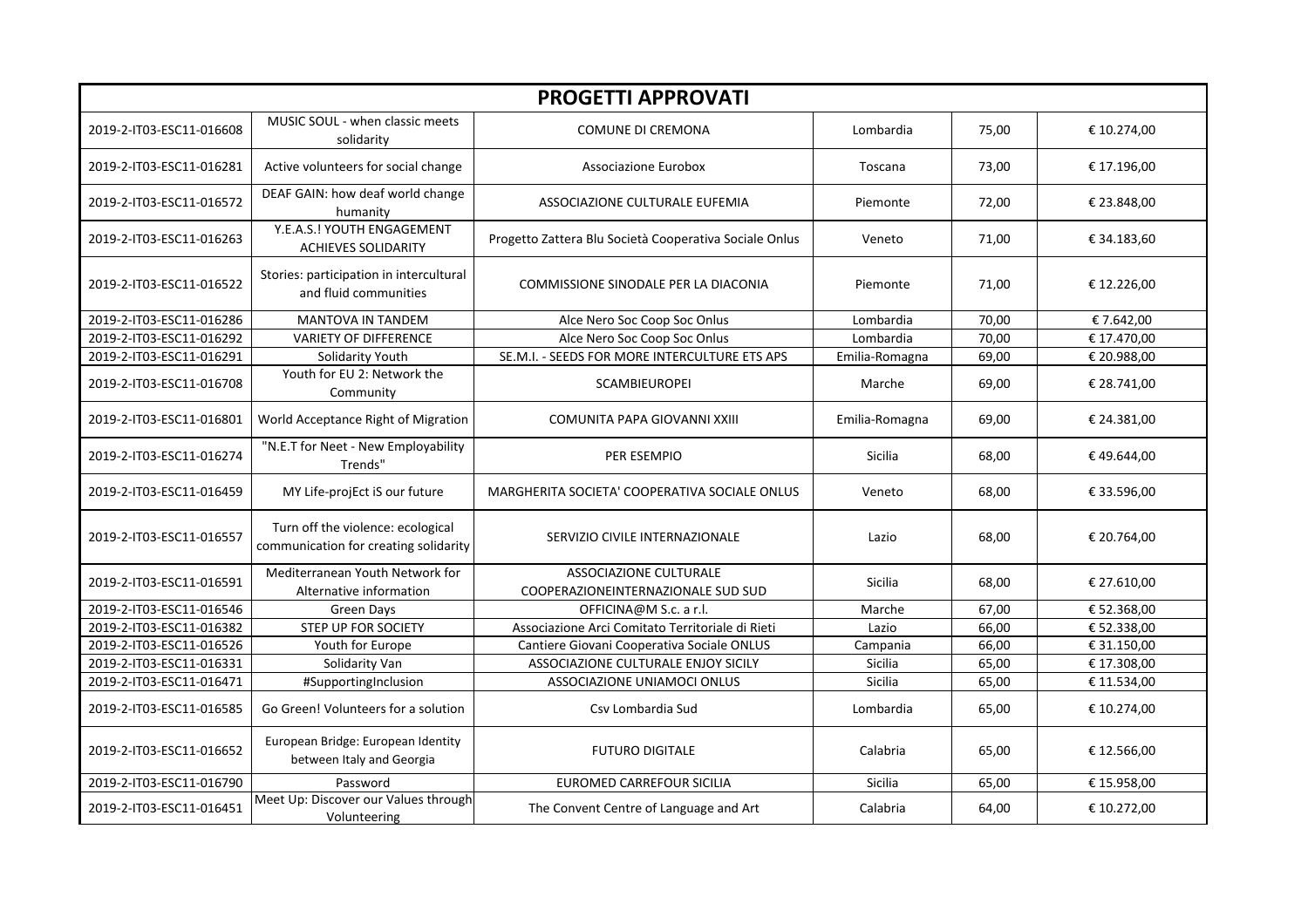| <b>PROGETTI APPROVATI</b>            |                                                                       |                                                                             |                                  |       |              |
|--------------------------------------|-----------------------------------------------------------------------|-----------------------------------------------------------------------------|----------------------------------|-------|--------------|
| 2019-2-IT03-ESC11-016533             | Solidarity in South Tyrol 2019                                        | Associazione Volontarius Onlus                                              | Provincia Autonoma di<br>Bolzano | 64,00 | € 19.954,00  |
| 2019-2-IT03-ESC11-016540             | Samara SuperVolunteers                                                | <b>SCAMBIEUROPEI</b>                                                        | Marche                           | 64,00 | € 10.386,00  |
| 2019-2-IT03-ESC11-016679             | Walls & Papers                                                        | Officina Creativa Interculturale                                            | <b>Sicilia</b>                   | 63,00 | € 19.036,00  |
| 2019-2-IT03-ESC11-016709             | VolontariAMO                                                          | Parrocchia dei Santi Faustino e Giovita                                     | Lombardia                        | 63,00 | € 35.811,00  |
| 2019-2-IT03-ESC11-016748             | ReACT: Responsible and Active<br><b>Citizens for Tomorrow</b>         | ASSOCIAZIONE INTERNAZIONALE PER LA COOPERAZIONE E<br>L'EDUCAZIONE NEL MONDO | Lazio                            | 63,00 | € 22.872,40  |
| 2019-2-IT03-ESC11-016642             | Porto Burci Social Club                                               | Arci Servizio Civile Vicenza                                                | Veneto                           | 62,00 | € 20.669,00  |
| 2019-2-IT03-ESC11-016701             | The roof of young                                                     | il tetto casal fattoria onlus                                               | Lazio                            | 62,00 | € 31.527,00  |
| 2019-2-IT03-ESC11-016724             | XX-XY: Examining Exclusion<br>Experiences among Youth                 | ASSOCIAZIONE CULTURALE STRAUSS                                              | Sicilia                          | 62,00 | € 30.810,00  |
| 2019-2-IT03-ESC11-016406             | Promote Sport Build Solidarity                                        | Rari Nantes Valsugana S.S.D. a R.L.                                         | Provincia Autonoma di<br>Trento  | 61,00 | € 10.409,00  |
| 2019-2-IT03-ESC11-016525             | A.T.R.I.: Active Training for<br>Responsible Initiatives              | Comune di Atri                                                              | Abruzzo                          | 61,00 | € 16.242,00  |
| 2019-2-IT03-ESC11-016669             | Amplify 2.0                                                           | H.R.Y.O HUMAN RIGHTS YOUTH ORGANIZATION                                     | <b>Sicilia</b>                   | 61,00 | € 18.982,00  |
| 2019-2-IT03-ESC11-016681             | Young Actors for a Responsible<br>Community                           | Progetto Città Società Cooperativa Sociale                                  | Liguria                          | 61,00 | € 20.548,00  |
| 2019-2-IT03-ESC11-016702             | Make a change, Be the change!                                         | FERFILO ASSOCIAZIONE SPORTIVA DILETTANTISTICA                               | Emilia-Romagna                   | 61,00 | €41.269,00   |
| 2019-2-IT03-ESC11-016738             | Reliable Experiential Activities for<br><b>Children and Teenagers</b> | Rinascita Sociale Salam House                                               | Campania                         | 61,00 | € 25.949,00  |
| 2019-2-IT03-ESC11-016627             | Blow my mind                                                          | Ianua Australis                                                             | Campania                         | 60,00 | € 24.048,00  |
| 2019-2-IT03-ESC11-016468             | VENTO DI CAMBIAMENTO<br>RIGENERAZIONE DI COMUNITA'                    | Tavola Rotonda                                                              | Lazio                            | 60,00 | €40.232,00   |
| 2019-2-IT03-ESC11-016684             | Verso Est - Nuovi Percorsi di<br>volontariato                         | <b>ASSOCIAZIONE BIR</b>                                                     | Lombardia                        | 60,00 | € 15.196,00  |
| 2019-2-IT03-ESC11-016689             | ESC - European Solidarity can Change<br>vou                           | <b>ASSOCIAZIONE BIR</b>                                                     | Lombardia                        | 60,00 | € 58.000,00  |
| 2019-2-IT03-ESC11-016821             | Gocce di solidarietà                                                  | Consorzio Solidarietà Sociale Forlì-Cesena società<br>cooperativa sociale   | Emilia-Romagna                   | 60,00 | € 34.751,00  |
| <b>TOTALE RISORSE IMPEGNATE</b><br>€ |                                                                       |                                                                             |                                  |       | 1.455.360,00 |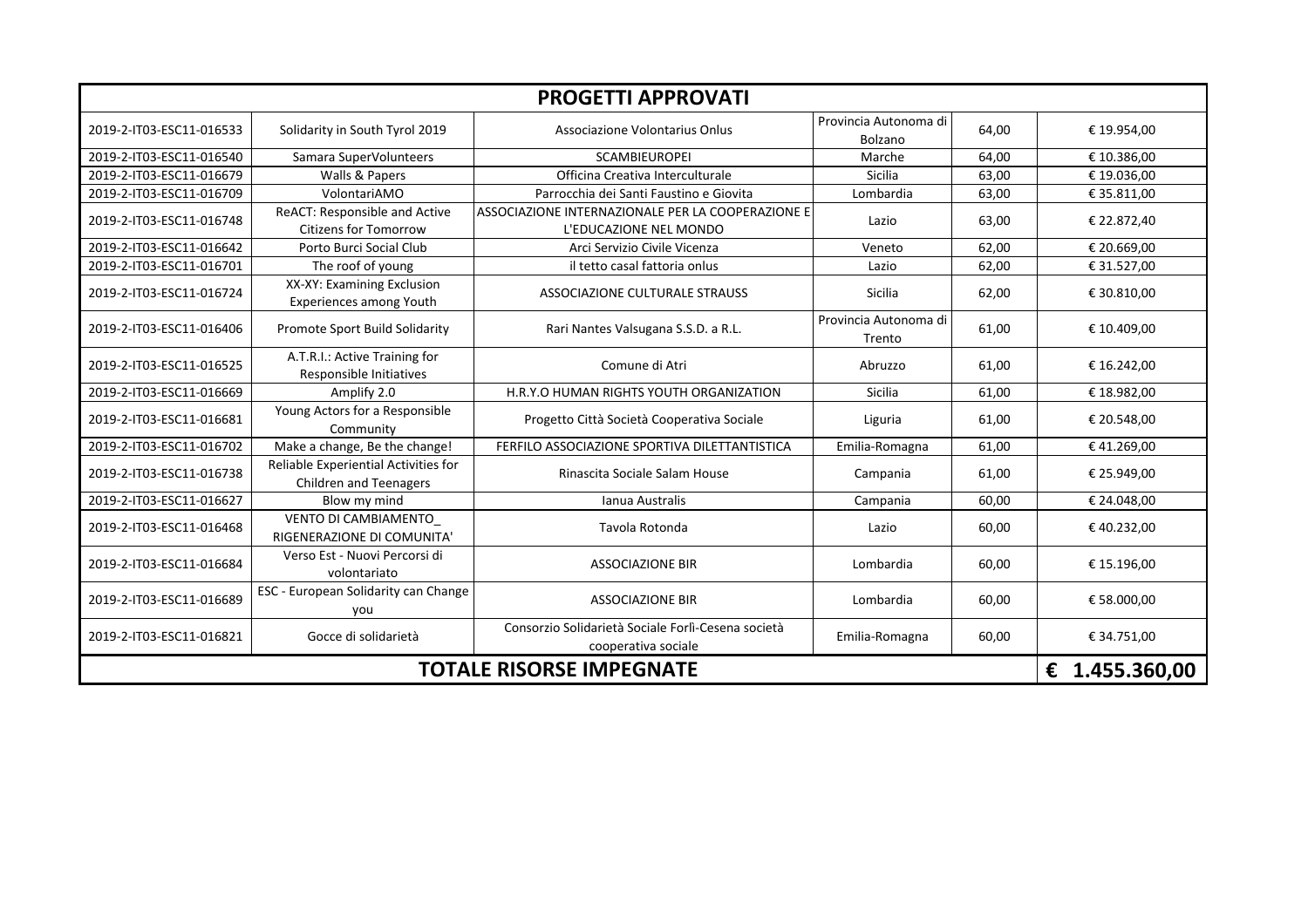| <b>GRADUATORIA ESC11 Volunteering Projects - SCADENZA 30 APRILE 2019</b> |                                                             |                                                           |                |                                      |  |  |
|--------------------------------------------------------------------------|-------------------------------------------------------------|-----------------------------------------------------------|----------------|--------------------------------------|--|--|
| <b>PROGETTI RESPINTI</b>                                                 |                                                             |                                                           |                |                                      |  |  |
| NUMERO DEL PROGETTO                                                      | <b>TITOLO DEL PROGETTO</b>                                  | NOME ORGANIZZAZIONE/ENTE/GRUPPO PROPONENTE                | <b>REGIONE</b> | <b>PUNTEGGIO</b><br><b>ASSEGNATO</b> |  |  |
| 2019-2-IT03-ESC11-016452                                                 | SoliDaring                                                  | MINE VAGANTI NGO                                          | Sardegna       | 58,00                                |  |  |
| 2019-2-IT03-ESC11-016312                                                 | MoMoMo - More Modern Modica                                 | Associazione Attiva-Mente                                 | Sicilia        | 51,00                                |  |  |
| 2019-2-IT03-ESC11-016483                                                 | TRy Alternative Intercultural Learning<br>and Sustanibility | XENA CENTRO SCAMBI E DINAMICHE INTERCULTURALI             | Veneto         | 50,00                                |  |  |
| 2019-2-IT03-ESC11-016675                                                 | One & All                                                   | APS A RUOTA LIBERA ONLUS                                  | Lazio          | 50,00                                |  |  |
| 2019-2-IT03-ESC11-016475                                                 | LoveLinks                                                   | MESHY (Media Education Sustainability, Hospitality, Yeah) | Campania       | 48,00                                |  |  |
| 2019-2-IT03-ESC11-016822                                                 | Lastation Lab                                               | Ramdom                                                    | Puglia         | 48,00                                |  |  |
| 2019-2-IT03-ESC11-016791                                                 | Volunteers on the move a<br>Multidimensional Experience 2   | Associazione Servizi per il volontariato Modena           | Emilia-Romagna | 46,00                                |  |  |
| 2019-2-IT03-ESC11-016606                                                 | <b>Winning Generation</b>                                   | Associazione Expoitaly                                    | Campania       | 37,00                                |  |  |